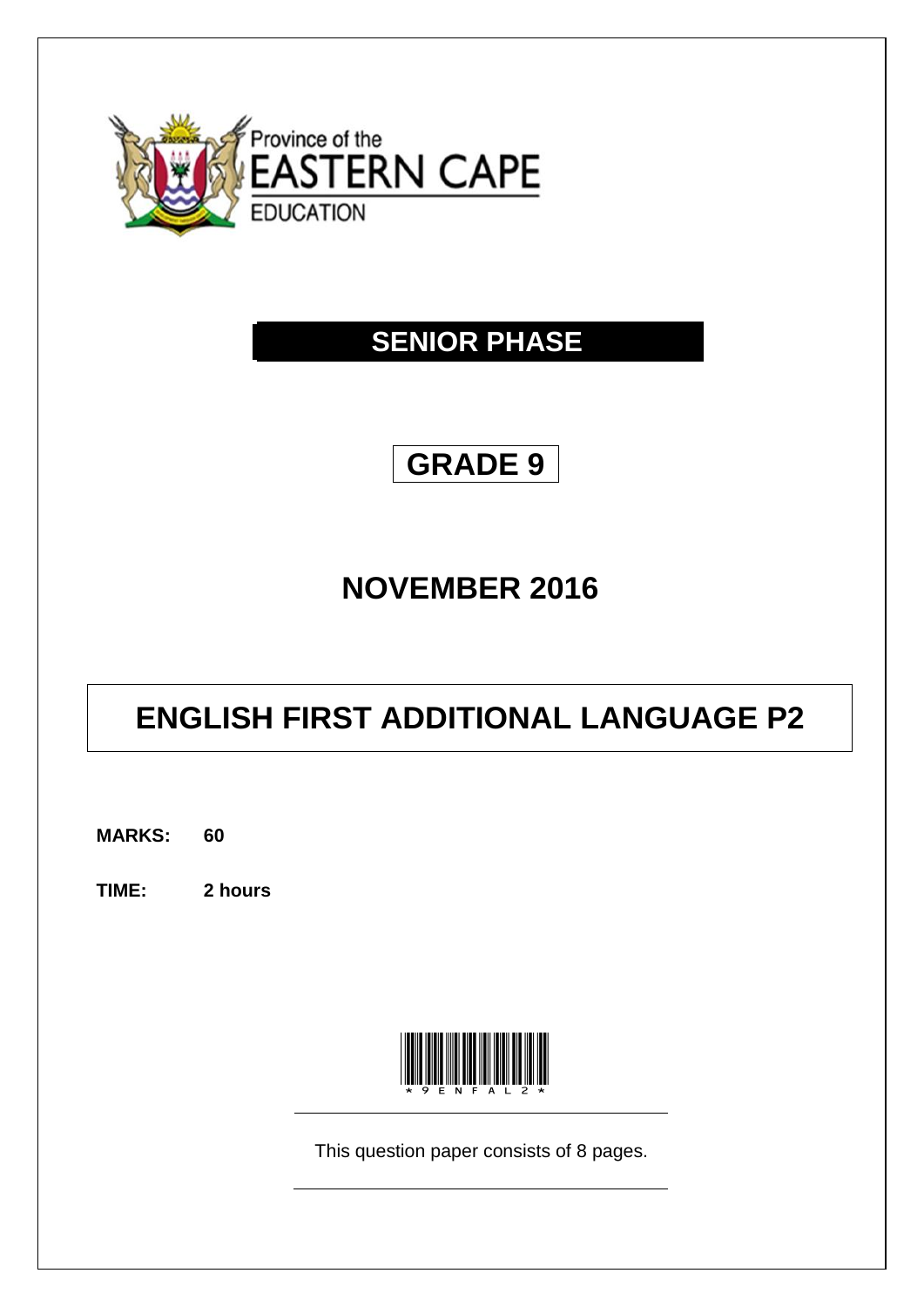#### **INSTRUCTIONS AND INFORMATION**

1. This question paper consists of THREE sections namely:

SECTION A: COMPREHENSION (30) SECTION B: LANGUAGE IN CONTEXT (25)<br>SECTION C: SUMMARY (5) **SECTION C: SUMMARY** 

- 2. Start each section on a NEW page.
- 3. Leave a line open after each answer.
- 4. Answer ALL the questions in ALL the sections.
- 5. Number your answers according to the numbering system used in the question paper.
- 6. Pay special attention to correct language use.
- 7. Write neatly and legibly.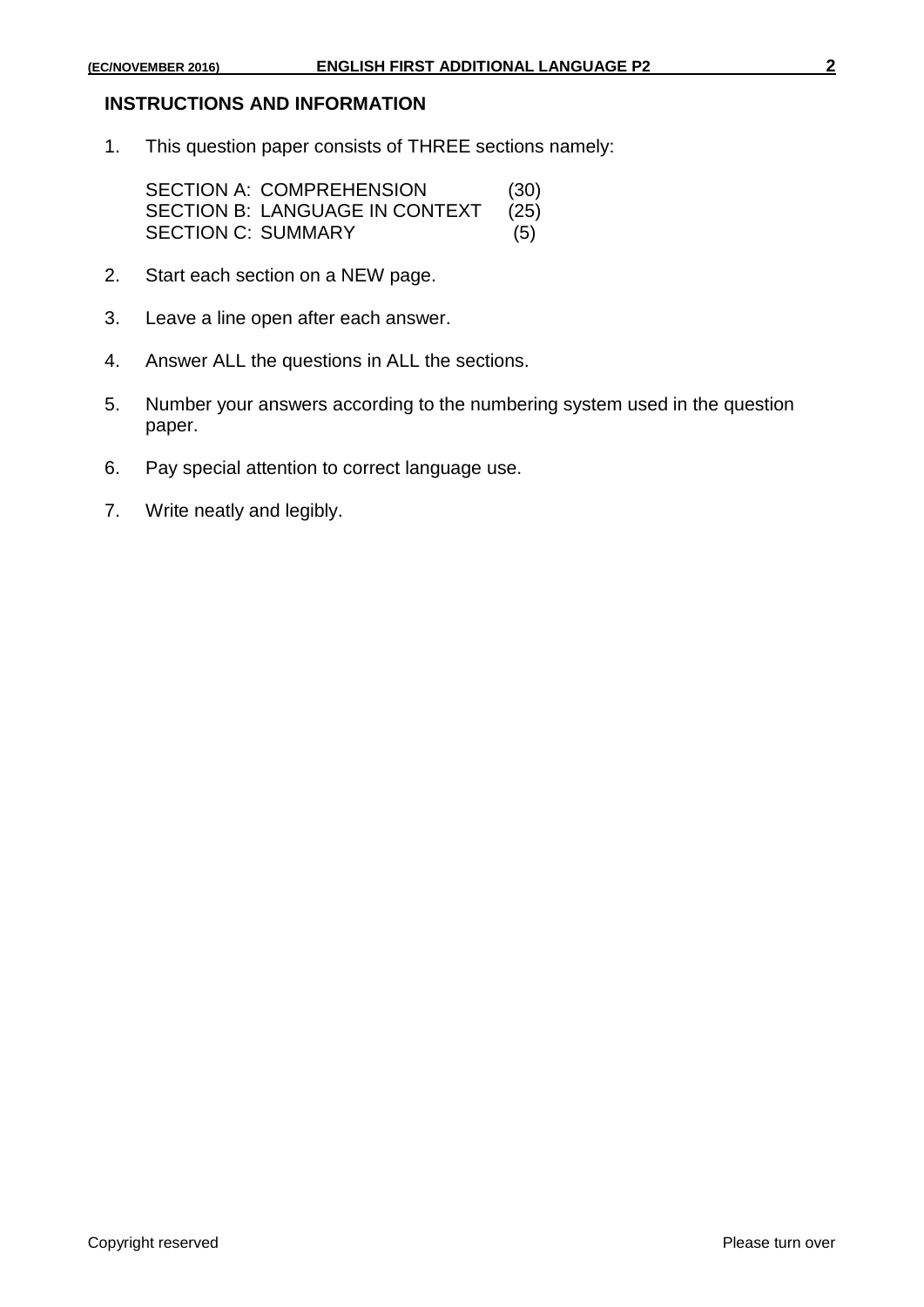## **SECTION A**

## **QUESTION 1: COMPREHENSION**

Read the article that appeared in the Financial Mail and answer all the questions.

## **COLD CRADLE OF CRIME**

- 1. The biggest problem in our fight against crime is not the abilities or inabilities of police and justice, it is the neglect of thousands of children and the single mothers who are struggling to raise them.
- 2. Though the police and courts are improving efficiency in the detection, arrest and prosecution of criminals, the number of murder, rape, armed robbery and serious assault in South Africa's largest cities remains among the highest in the world.
- 3. Although violent crimes are often committed by or on behalf of organized criminals for money, most are impulsive, opportunistic acts by young misfits who grow up in the broken pieces of a quickly urbanizing, dislocated society – in short, a crime factory.
- 4. "The vast majority of violent crimes are interpersonal: young men killing young men," says the former director of the government's National Crime Prevention Strategy (NCPS), Bernie Fanaroff.
- 5. "We will reach a point where policing alone will not be able to address the problem," says the SA police service's chief strategist, Andre Pruis.
- 6. The police have cracked down on the 145 most crime-prone police areas (out of a total of 1 136 stations) in an effort to suppress violence. The police service has also identified 100 police areas where most crimes against women and children take place, with the idea of a special campaign to reduce these crimes.
- 7. "But the police and social services cannot do it alone," he says. "We are just the co-ordinators. We will need partnerships with the community organizations in those areas."
- 8. "About 80% of all murders are committed by friends, family or acquaintances of the victims, says the police service's chief statistician", Chris de Kock. "You can't police against that."
- 9. Poverty plays a role but it is not a driver of crime, say social workers. Poor people are no more likely to turn to crime than rich people. But the poor have more social stress and alcohol abuse and an increasing number of children orphaned by Aids-related deaths.
- 10. SA courts sentence about 450 children to prison every month, according to the National Institute for Crime Prevention and Reintegration of Offenders (NICRO). Arrests of offenders under 21 have increased by 27% in three years and are expected to rise even more.
- 11. South Africa's social crisis is worsened by rising numbers of parents dying from Aids-related illnesses. United Nations research has found there are 660 000 Aids orphans in SA and this number is growing yearly.

[Adapted from: *Viva English FAL*, 2011]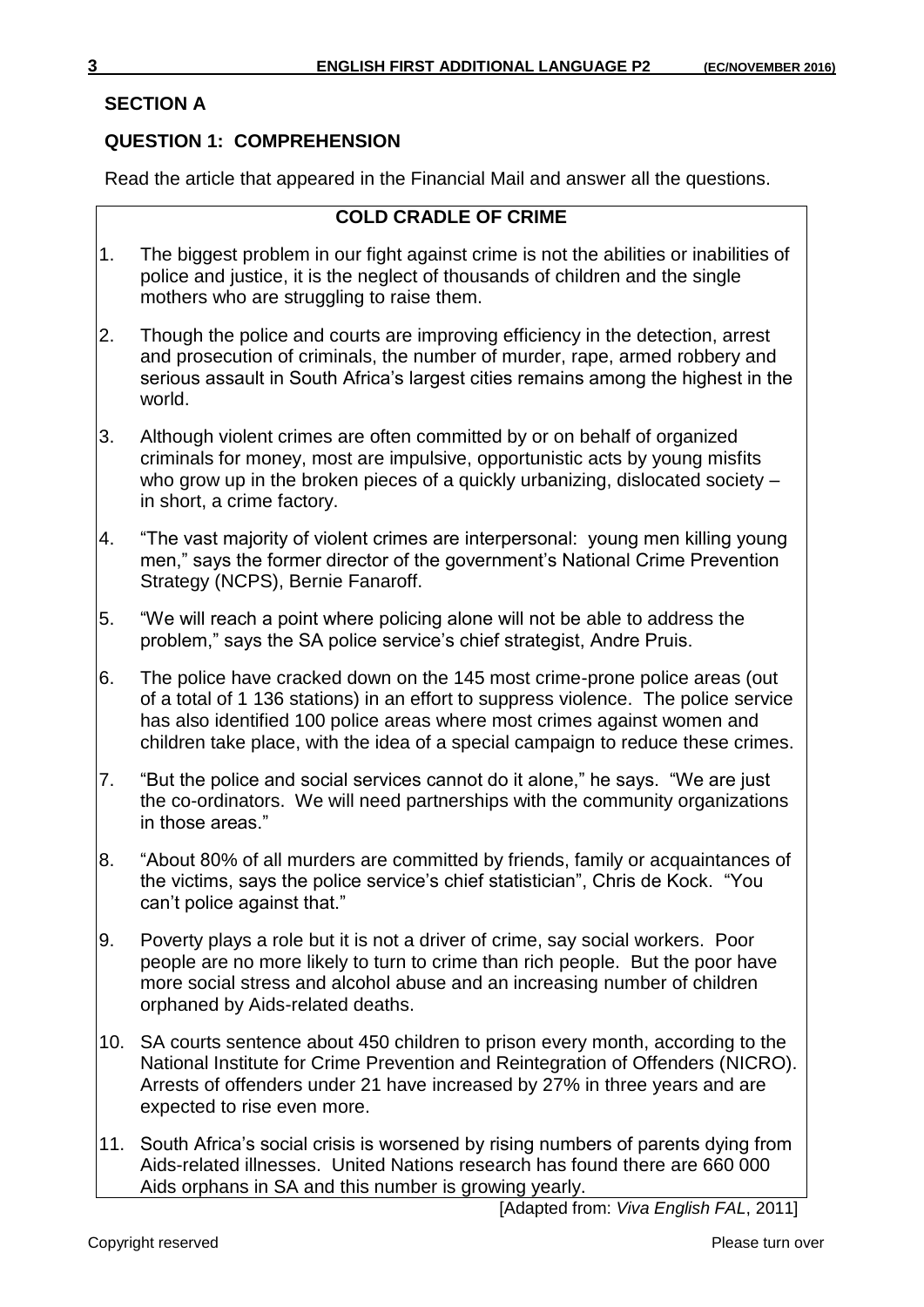| 1.1  | Choose the correct answer from the options given. Write ONLY the letter as<br>your answer.                                                              |                                                                                                                                                     |     |  |  |
|------|---------------------------------------------------------------------------------------------------------------------------------------------------------|-----------------------------------------------------------------------------------------------------------------------------------------------------|-----|--|--|
|      | The sound device used in the title 'Cold cradle of crime' is a                                                                                          |                                                                                                                                                     |     |  |  |
|      | A<br>B<br>C<br>D                                                                                                                                        | metaphor.<br>alliteration.<br>onomatopoeia.<br>assonance.                                                                                           | (1) |  |  |
| 1.2  |                                                                                                                                                         | According to this article, what are the biggest reasons why the battle against<br>crime is failing? Mention TWO points.                             | (2) |  |  |
| 1.3  | Name TWO of the crimes of which South Africa has the highest rate in the<br>world.                                                                      |                                                                                                                                                     | (2) |  |  |
| 1.4  | society?                                                                                                                                                | The author states that most crimes are committed by young 'misfits' who<br>grow up in a dysfunctional society (paragraph 3). What does he call this | (1) |  |  |
| 1.5  |                                                                                                                                                         | What does NCPS stand for?                                                                                                                           | (1) |  |  |
| 1.6  |                                                                                                                                                         | Identify the TWO major crimes occurring in the areas the police have<br>'cracked down on' and plan a special campaign for. (paragraph 6)            | (2) |  |  |
| 1.7  |                                                                                                                                                         | Most of the murders are committed by people who are family or friends of the<br>victim, or know the victim.                                         |     |  |  |
|      |                                                                                                                                                         | State whether the statement is a FACT or OPINION.                                                                                                   | (1) |  |  |
| 1.8  | Choose the correct answer from the options given. Write down ONLY the<br>letter of your choice as the answer.                                           |                                                                                                                                                     |     |  |  |
|      | 'acquaintances of the victims' (paragraph 8) means                                                                                                      |                                                                                                                                                     |     |  |  |
|      | A<br>Β<br>C<br>D                                                                                                                                        | relatives of the victims.<br>people known by the victims<br>the victim's closest friends.<br>school and class friends of the victim.                | (1) |  |  |
| 1.9  | Poverty is the main cause of crime.                                                                                                                     |                                                                                                                                                     |     |  |  |
|      | 1.9.1                                                                                                                                                   | State whether the statement above is TRUE or FALSE.                                                                                                 | (1) |  |  |
|      | 1.9.2                                                                                                                                                   | Quote a sentence from the article to support your answer.                                                                                           | (1) |  |  |
| 1.10 |                                                                                                                                                         | List TWO factors poor people have to deal with, apart from poverty.                                                                                 | (2) |  |  |
| 1.11 | Explain in your own words why so many children are orphans these days.                                                                                  |                                                                                                                                                     | (1) |  |  |
| 1.12 | (1)<br>Write down an example of an acronym from paragraph 10.                                                                                           |                                                                                                                                                     |     |  |  |
| 1.13 | Do you think that more young people commit crimes than before? Motivate<br>(1)<br>your answer.                                                          |                                                                                                                                                     |     |  |  |
| 1.14 | In your opinion, do you think that sentencing children who have committed a<br>crime, to prison, will help to reduce crime? Give a good reason for your |                                                                                                                                                     |     |  |  |

answer. (2)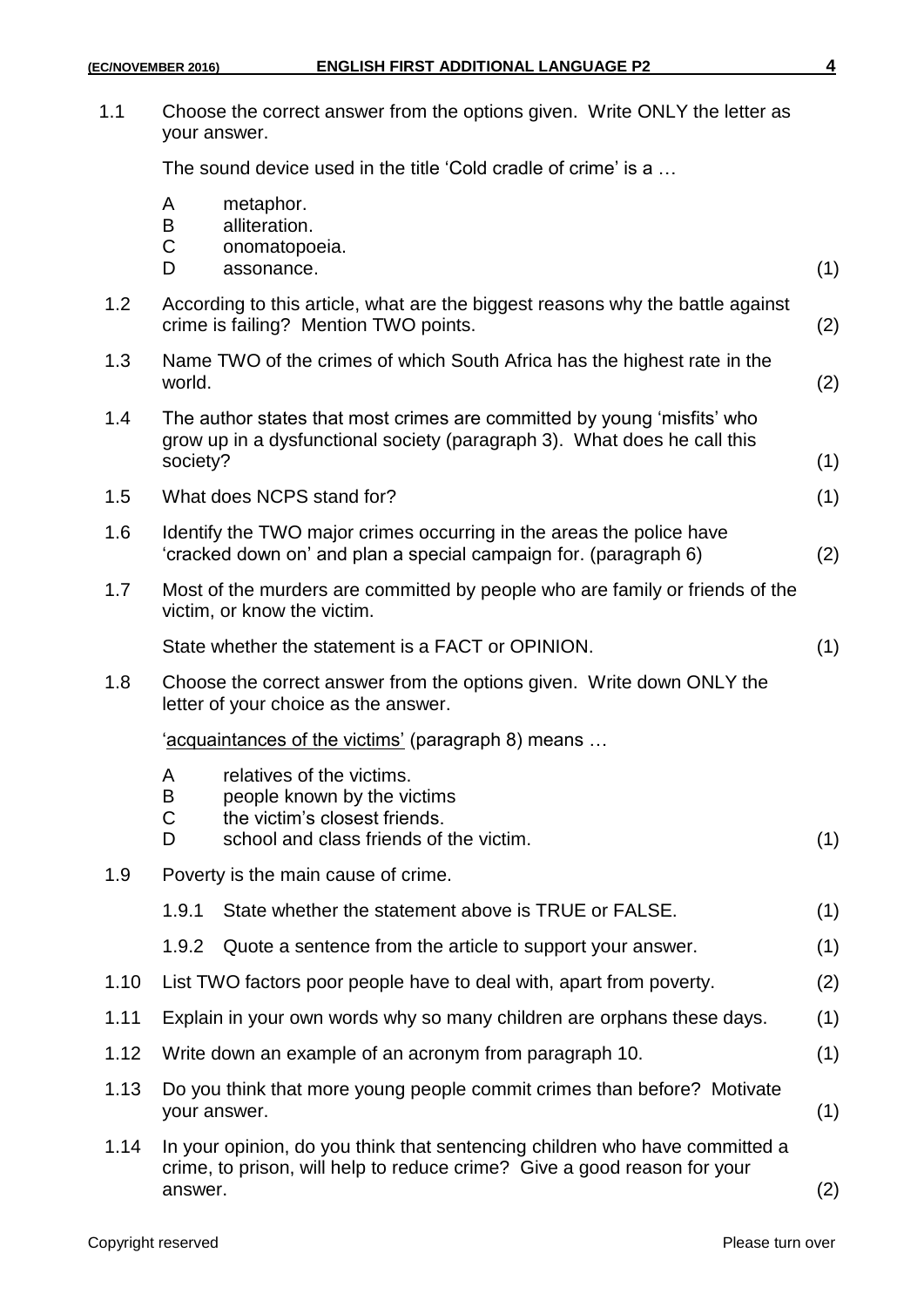Read the article below and answer all the questions.

#### **Khayelitsha gang violence flares up again**

- 1. A partnership between police and taxi bosses in Khayelitsha to reduce teenage gang violence failed to prevent two separate gang conflicts in the township on Tuesday afternoon, resulting in numerous stabbings.
- 2. Parents and residents of Harare 33 and 34 Section cheered as about 100 teenagers, involved in the Vat-Slokos and the Madonsela gangs, attacked each other with knives, pangas, sticks and stones.
- 3. The teenagers, mostly still dressed in their school uniforms, waged a running battle through the streets for over two hours until police arrived, when they scattered into surrounding streets.

1.15 Study the headline. Choose a suitable word from those provided in brackets below to complete the sentence.

[prejudice/bias/emotive language]

|      | The writer of this article has used  in the headline.                                                                                                   | (1)       |
|------|---------------------------------------------------------------------------------------------------------------------------------------------------------|-----------|
| 1.16 | Which word from the headline tells us that gang violence happens often?                                                                                 | (1)       |
| 1.17 | Who wrote this article?                                                                                                                                 | (1)       |
| 1.18 | Identify and name the TWO gangs involved in the violence.                                                                                               | (2)       |
| 1.19 | What about the teenagers tells us that they were school children?                                                                                       | (1)       |
| 1.20 | Quote FOUR CONSECUTIVE words from paragraph 3 that imply this<br>incident was like a war.                                                               | (1)       |
| 1.21 | Explain how this incident came to an end.                                                                                                               | (1)       |
| 1.22 | Do you think it is acceptable that the police arrived at the scene only after<br>two hours? Give ONE reason for your answer.<br><b>TOTAL SECTION A:</b> | (2)<br>30 |

<sup>[</sup>By: *Nombulelo Damba*, 19 June 2012, AllAfrica.com]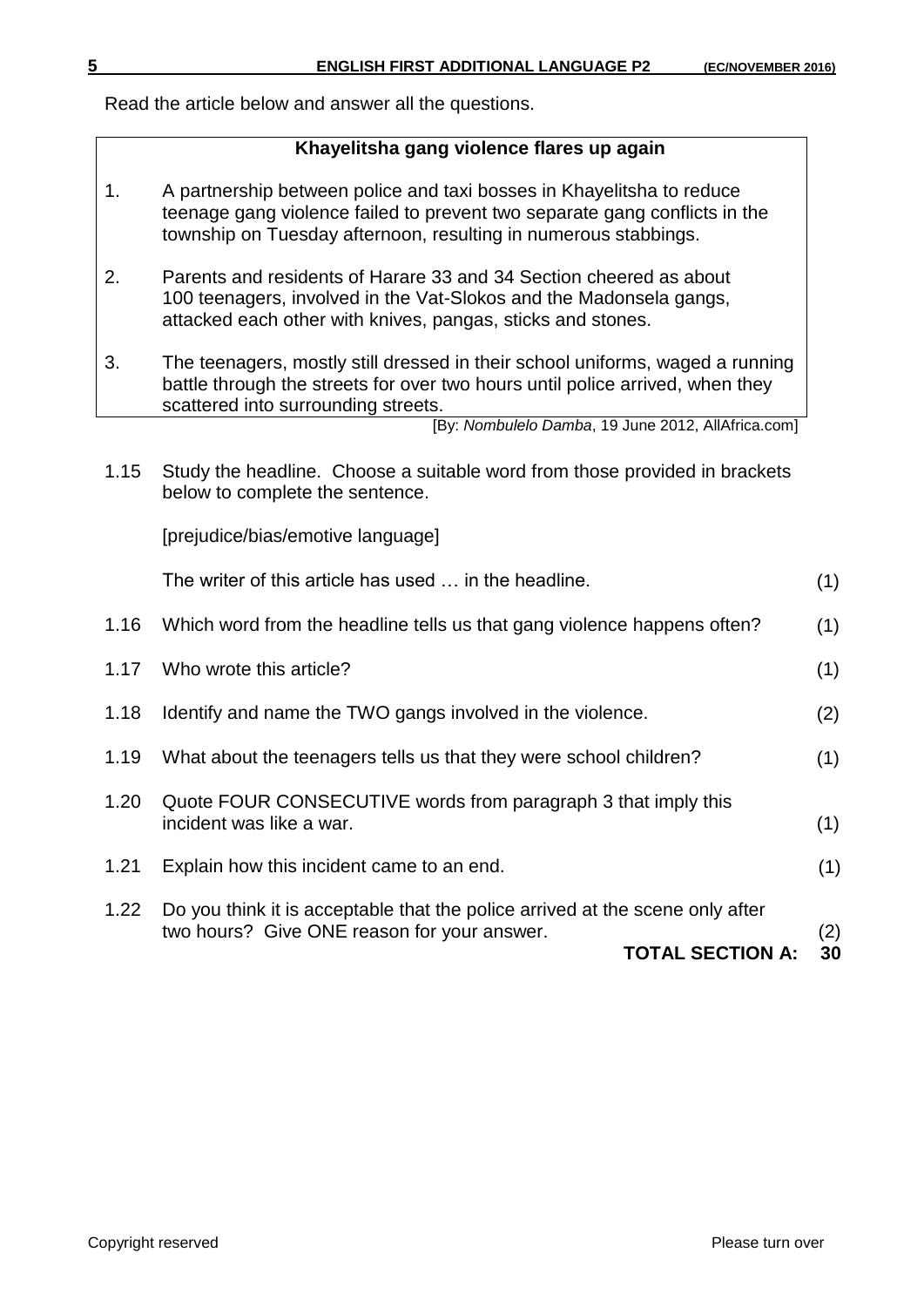#### **SECTION B: LANGUAGE IN CONTEXT**

#### **QUESTION 2**

Read the following tribute to the late Nelson Mandela and answer all the questions.

"We call on all local communities to join hands. We all belong to the South African family – and we owe that sense of belonging to Madiba. That is his legacy. Through his humility, moral conviction and bold leadership, Madiba gave us a gift for which we and successive generations will be forever grateful. He gave us his vision of a free and inclusive South Africa. Let us re-affirm his values and recapture his spirit in all we do."

[Adapted from *Cacadu News*, March 2014]

| 2.1 | Refer to the line 'We call on all local communities to join hands.'                                         |               |  |  |
|-----|-------------------------------------------------------------------------------------------------------------|---------------|--|--|
|     | Is this line meant LITERALLY or FIGURATIVELY?                                                               | (1)           |  |  |
| 2.2 | Rewrite this sentence as a QUESTION:                                                                        |               |  |  |
|     | We all belong to the South African family.                                                                  | (1)           |  |  |
| 2.3 | Why is Madiba written with a capital letter?<br>2.3.1                                                       | (1)           |  |  |
|     | 2.3.2<br>Identify this type of noun.                                                                        | (1)           |  |  |
| 2.4 | Find a SYNONYM in the passage for: present                                                                  | (1)           |  |  |
| 2.5 | Rewrite this sentence and change the verbs into the PRESENT TENSE.<br>Underline the verbs you have changed. |               |  |  |
|     | He gave us his vision of a free and inclusive South Africa and the belief that it<br>could be achieved.     | (2)           |  |  |
| 2.6 | Write in REPORTED SPEECH:                                                                                   |               |  |  |
|     | The mayor said, "Today is a sad day for our country."                                                       | (3)           |  |  |
| 2.7 | Write down the correct PRONOUN to complete this sentence:                                                   |               |  |  |
|     | They are proud of  for what they have achieved.                                                             | (1)           |  |  |
| 2.8 | Rewrite this sentence with the correct PUNCTUATION:                                                         |               |  |  |
|     | janet asked me if i would like to attend the memorial service on thursday                                   | (2)<br>$[13]$ |  |  |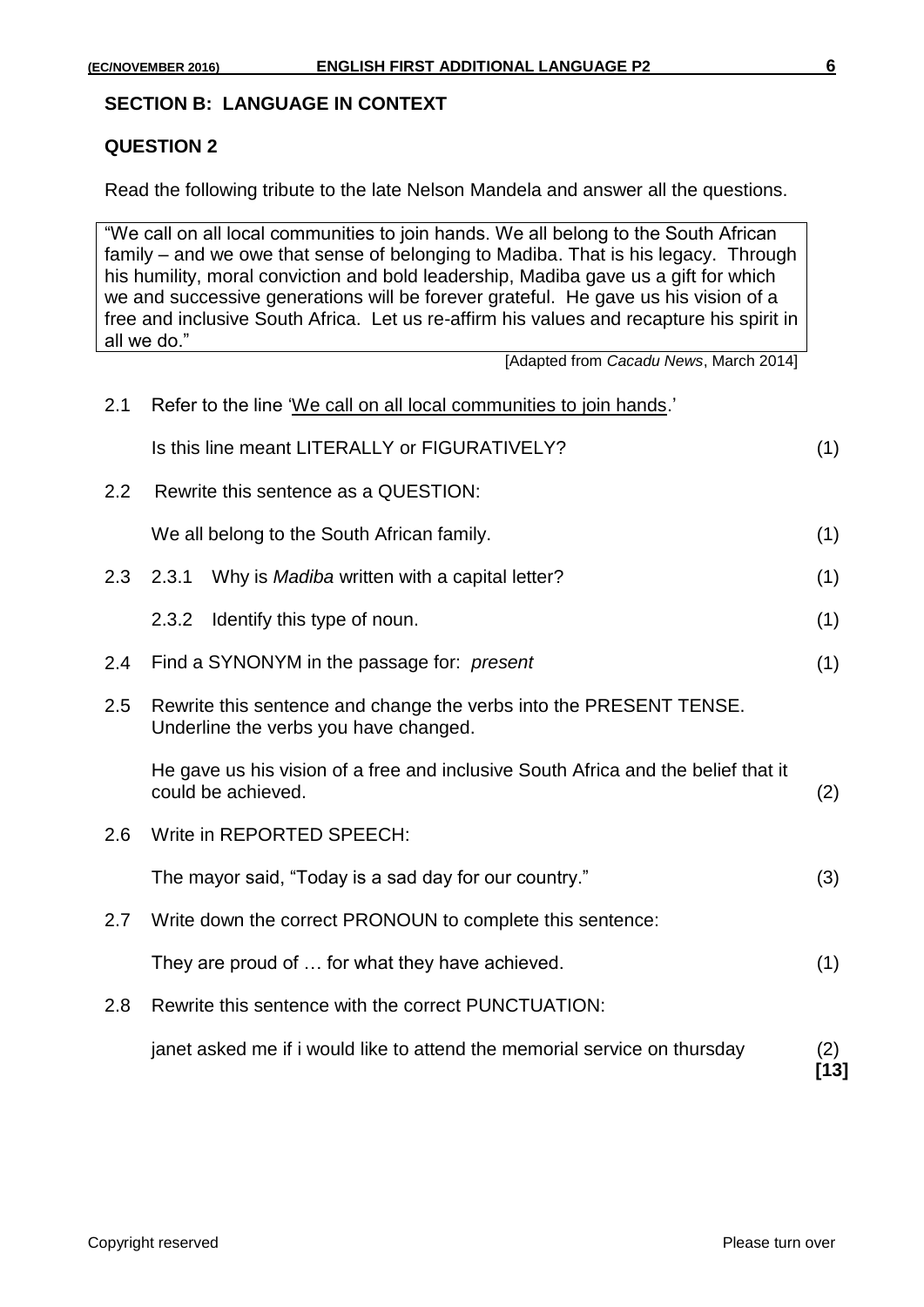### **QUESTION 3: VISUAL LITERACY**

## **ANALYSING AN ADVERTISEMENT**

Study the advertisement below and answer all the questions.



3.1 In your own words, explain what is being advertised. (1)

3.2 What techniques does the advertiser use in this advertisement to attract attention? Mention ONE technique. (1)

- 3.3 To whom would this advertisement be directed? (Who does the advertiser want to reach this advertisement with?) (1)
- 3.4 Write out in full: No 7 (1)
- 3.5 Write this sentence in the PASSIVE VOICE:

They present shows twice a day. (1)

3.6 Change the words in brackets to suit the sentence OR choose the correct word from those in brackets OR write down the missing word. Write only the question number and your answer.

(3.6.1 Port Elizabeths'/Port Elizabeth's) Bayworld is definitely worth a visit. Apart (3.6.2 …) the museum, there are many (3.6.3 plural: **variety**) of live animals. Snakes are considered to be (3.6.4 dangerous) than crocodiles. When I (3.6.5 **go**) there last year, I enjoyed watching the penguins, but I (3.6.6 one word: **not like**) the snake display. There was a lot of (3.6.7 excite) when one of the seals chased a penguin. (7)  $(7)$ 

**[12]**